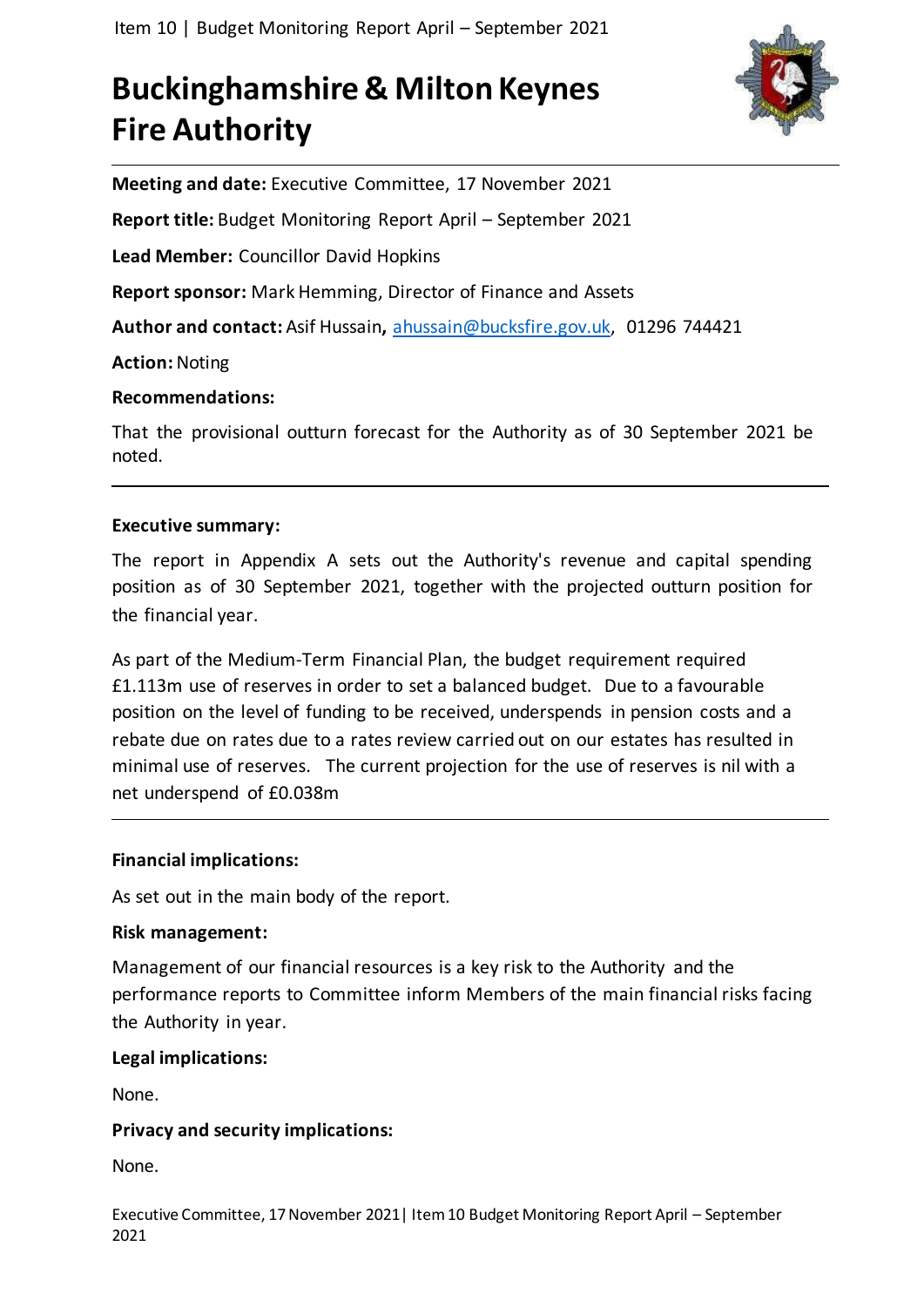# **Duty to collaborate:**

None.

# **Health and safety implications:**

None.

**Environmental implications:**

None.

# **Equality, diversity, and inclusion implications:**

None.

**Consultation and communication:**

None.

# **Background papers:**

Medium Term Financial Plan 2021/22 to 2025/26, Fire Authority Meeting 17 February 2021 (see pages 47-92)

[https://bucksfire.gov.uk/documents/2021/02/fire-authority-agenda-and-reports-17](https://bucksfire.gov.uk/documents/2021/02/fire-authority-agenda-and-reports-17-february-2021.pdf/) [february-2021.pdf/](https://bucksfire.gov.uk/documents/2021/02/fire-authority-agenda-and-reports-17-february-2021.pdf/)

Revised Appendices

[https://bucksfire.gov.uk/documents/2021/02/item-7b-revised-appendices-1-and-](https://bucksfire.gov.uk/documents/2021/02/item-7b-revised-appendices-1-and-2.pdf)[2.pdf](https://bucksfire.gov.uk/documents/2021/02/item-7b-revised-appendices-1-and-2.pdf)

| Appendix | Title                                                        | <b>Protective</b><br><b>Marking</b> |
|----------|--------------------------------------------------------------|-------------------------------------|
| A        | Appendix A - Budget Monitoring Report April - September 2021 | None                                |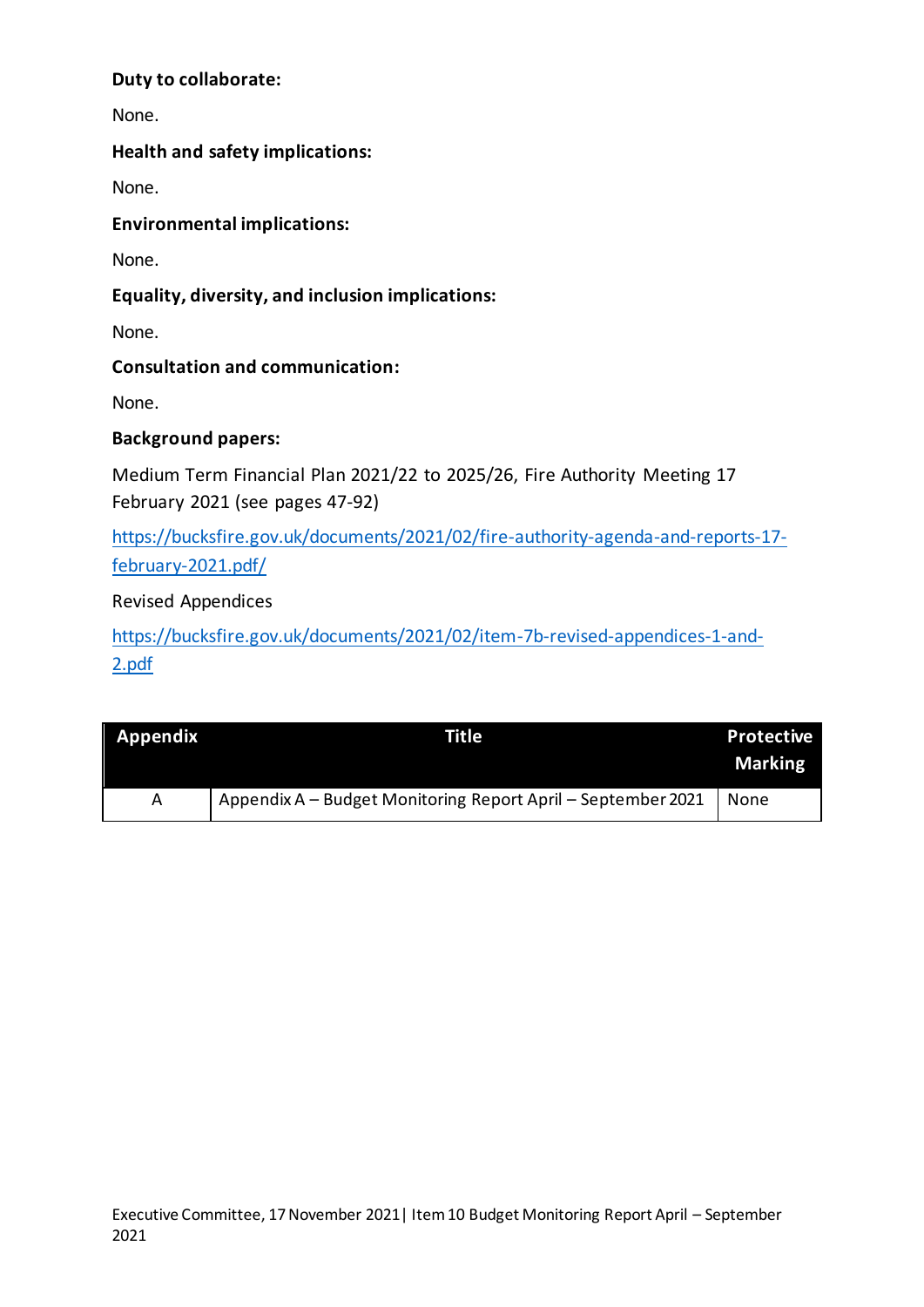#### **1. Revenue Forecasts by Service Area**

Table 1 shows the budget and actual expenditure for each Directorate as at the end of September 2021. The budget of £32.277m compared to the forecast outturn of £31.456m gives a forecast yearend underspend of £0.821m. Furthermore, the level of funding is showing a favourable variance of £0.329m which has resulted in an overall net underspend of £1.151m against the net budget. Due to these underspends, we will no longer need to utilise the £1.113m planned use of reserves and therefore we are currently projecting a nil transfer f rom reserves. We anticipate this figure to fluctuate throughout the financial year subject to actual activity, but we will monitor this closely to ensure the use of reserves is minimised and offset against any underspends identified within the expenditure.

The funding is currently projecting £0.329m above the budgeted level; £0.186m relates to the residual balance of Protection funding as well as additional Protection funding of £0.098m received during 2021/22. Furthermore, due to the Covid-19 Pandemic, the government introduced a local tax income guarantee which will compensate local authorities for 75% of irrecoverable losses in council tax and business rates income in respect of 2020-21. Based on the first payment received, we are anticipating the level of compensation to be better than projected by £0.065m. This additional funding is of fset by a reduction in Airwave grant for 2021/22 compared to the original allocation as a result of an error Home Of fice made in their calculations. Therefore, the forecast for Airwave funding has been reduced to reflect this.

The residual COVID-19 grant balance of £0.143m will be utilised this financial year. A detailed breakdown of the expenditure up to 30th September 2021 is provided in section 3.

The forecasts also reflect the 2% pay award for Support Staff from July 1st, 2021 in line with the final year of the three-year pay deal. The forecast also includes 1.5% pay award for Operational staff (f rom July 1st, 2021) and Brigade Managers (backdated to January 1st, 2021) as per national agreements.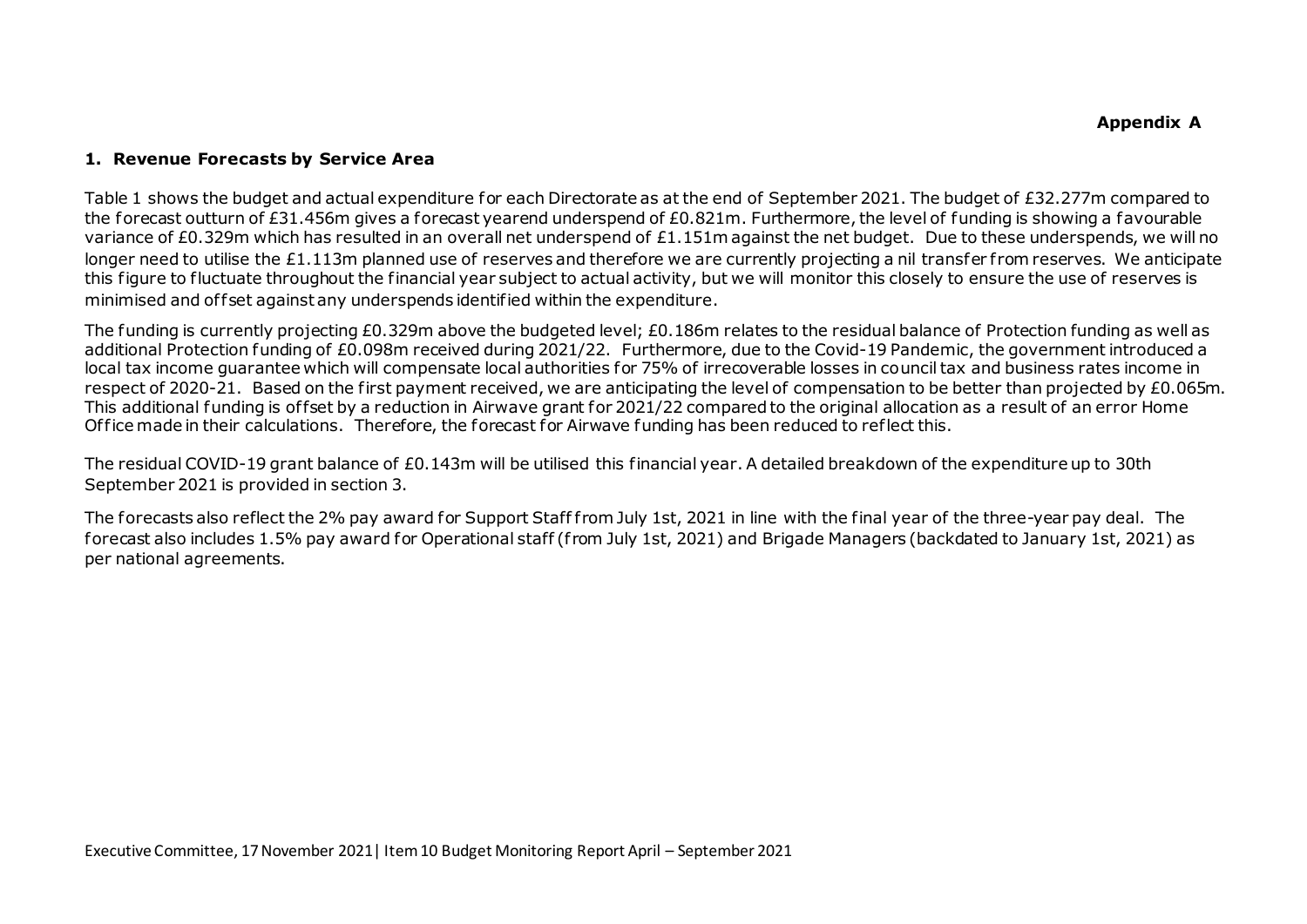| ×<br>۰.<br>۰, |  |
|---------------|--|
|---------------|--|

| <b>Directorate</b>            | <b>Total Budget</b> | <b>Actual Year to</b><br>Date | <b>Forecast</b><br>Outturn | <b>Projected Year</b><br><b>End Variance</b> |
|-------------------------------|---------------------|-------------------------------|----------------------------|----------------------------------------------|
|                               |                     | £                             | £                          | £                                            |
| Corporate Core                | 1,605,460           | 652,537                       | 1,476,690                  | $-128,770$                                   |
| Finance & Assets              | 6,419,300           | 3,334,051                     | 6,117,680                  | $-301,620$                                   |
| Human Resources               | 528,430             | 281,829                       | 474,163                    | $-54,267$                                    |
| Delivery, Corp. Dev. Planning | 21,693,770          | 10,143,103                    | 21,382,921                 | $-310,849$                                   |
| Statutory Acc. & Contingency  | 2,030,240           | 124,008                       | 2,004,500                  | $-25,740$                                    |
| <b>Total Expenditure</b>      | 32,277,200          | 14,535,528                    | 31,455,954                 | $-821,246$                                   |
| <b>Total Funding</b>          | $-31,164,200$       | $-16,614,325$                 | $-31,493,656$              | $-329,456$                                   |
| <b>Use of Reserves</b>        | $-1, 113, 000$      | O                             | O                          | 1,113,000                                    |
| <b>Net Position</b>           | $\mathbf{O}$        | $-2,078,797$                  | $-37,702$                  | $-37,702$                                    |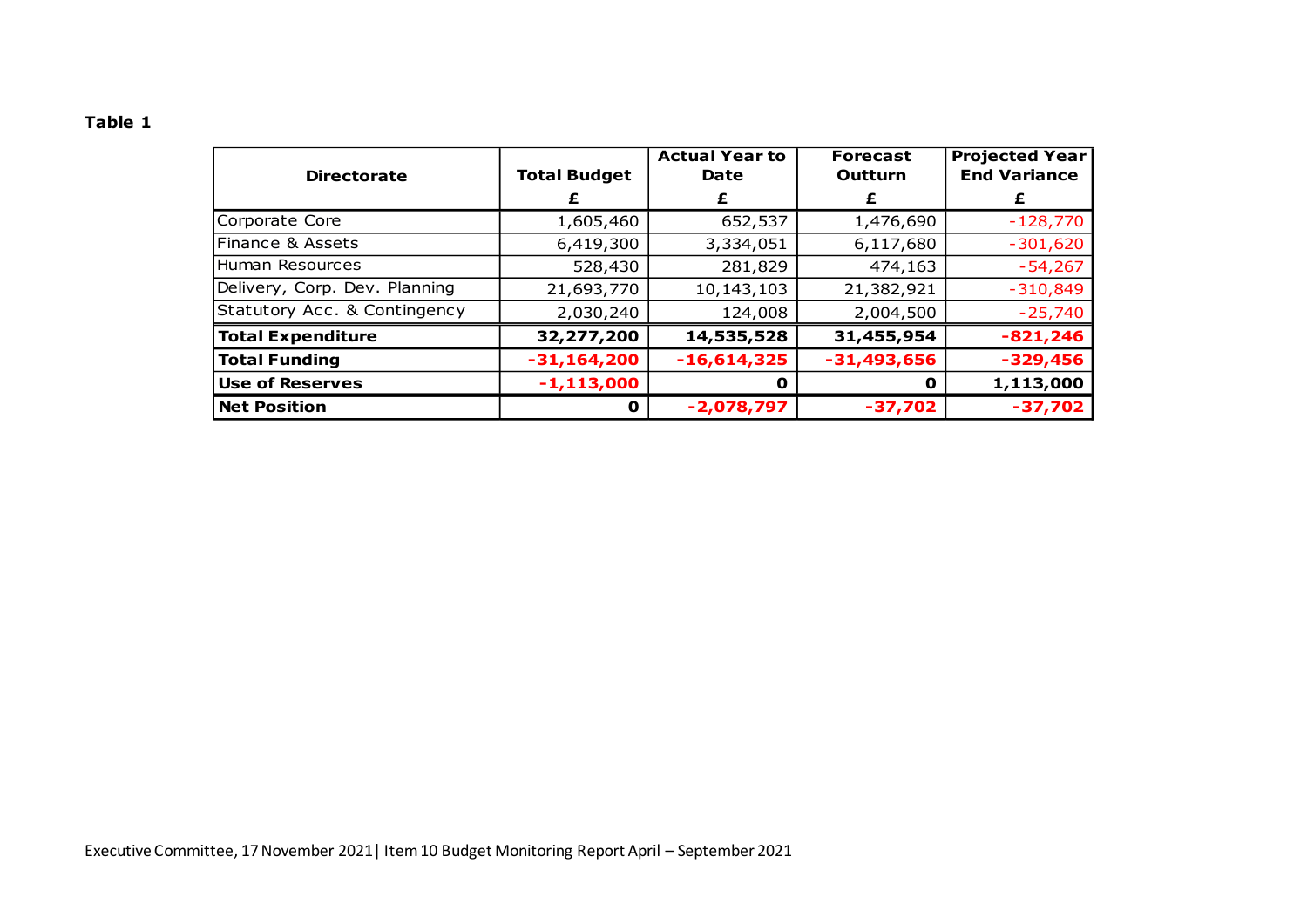#### **Variance by Directorate**

**Corporate Core £0.129m under**– The underspend of £0.068m within Legal & Governance and £0.061m within Corporate Management predominantly relates to staffing costs being less than budgeted.

**Finance & Assets £0.302m under –** The underspend is mainly attributable to rebate due on rates. This contributes to an underspend of £0.256m whereby a business rates review which was carried out by an external organisation and the challenge resulted in a reduction in rateable values for most of our estates. Most of this is a one-off saving as it relates to backdated payments from 2017 as this was the furthest. we could backdate our claim. In addition to this, there are underspends within employee costs as a result of vacant positions and underspends within supply and services. The team structures have been reviewed within the Directorate whereby certain roles have been combined into one role and the residual underspend will be of fered as a saving as part of the 2022/23 Medium Term Financial Plan (MTFP) process.

**Human Resources £0.054m under –** The underspend of £34k relates to staffing costs due to not all employees taking part in the LGPS pension schemes and an employee working less than the budgeted 100% FTE. Additional £20k underspend is seen under other supplies and services elements.

**Delivery, Corporate Development & Planning £0.311m under –** The overall underspend for the directorate is primarily due to underspends seen within pension costs, On-call activity and Wholetime posts which are not top of pay scale. As a result of new recruits joining the 2015 pension scheme which has lower employer contributions than the 1992 pension scheme, underspends are also seen within the pension budgets. As part of the pension legislation, all Wholetime staff will need to transfer into the 2015 pension scheme from April 2022 and therefore the budget will be updated and reduced as part of the MTFP process. On-call Firefighter activity relating to attendances are lower than projected levels which also contribute towards the underspend. With the current Wholetime (WT) Firefighter recruitment, we are projecting the recruitment of 18 WT trainee Firefighters who are expectedto join in the last quarter of 2021/22 and is reflected in the outturn position.

**Statutory Accounting and Contingency £0.026m under** – The underspend relates to funds set aside for pay awards relating to employees earning below £24k. We no longer need to utilise this budget as this additional cost relating to the pay award was covered from existing underspends.

**Funding** - The level of funding is forecast to exceed the original budget by £0.329m, which relates to the residual protection funding of £0.186m from 2020/21 and additional £0.098m for the current year. Furthermore, we are anticipating receiving additional funding in relation to local tax income guarantee which is forecast to be circa £0.065m better than projected. This additional funding is offset by a reduction in Airwave grant for 2021/22 compared to the original allocation as a result of an error Home Office made in their calculations.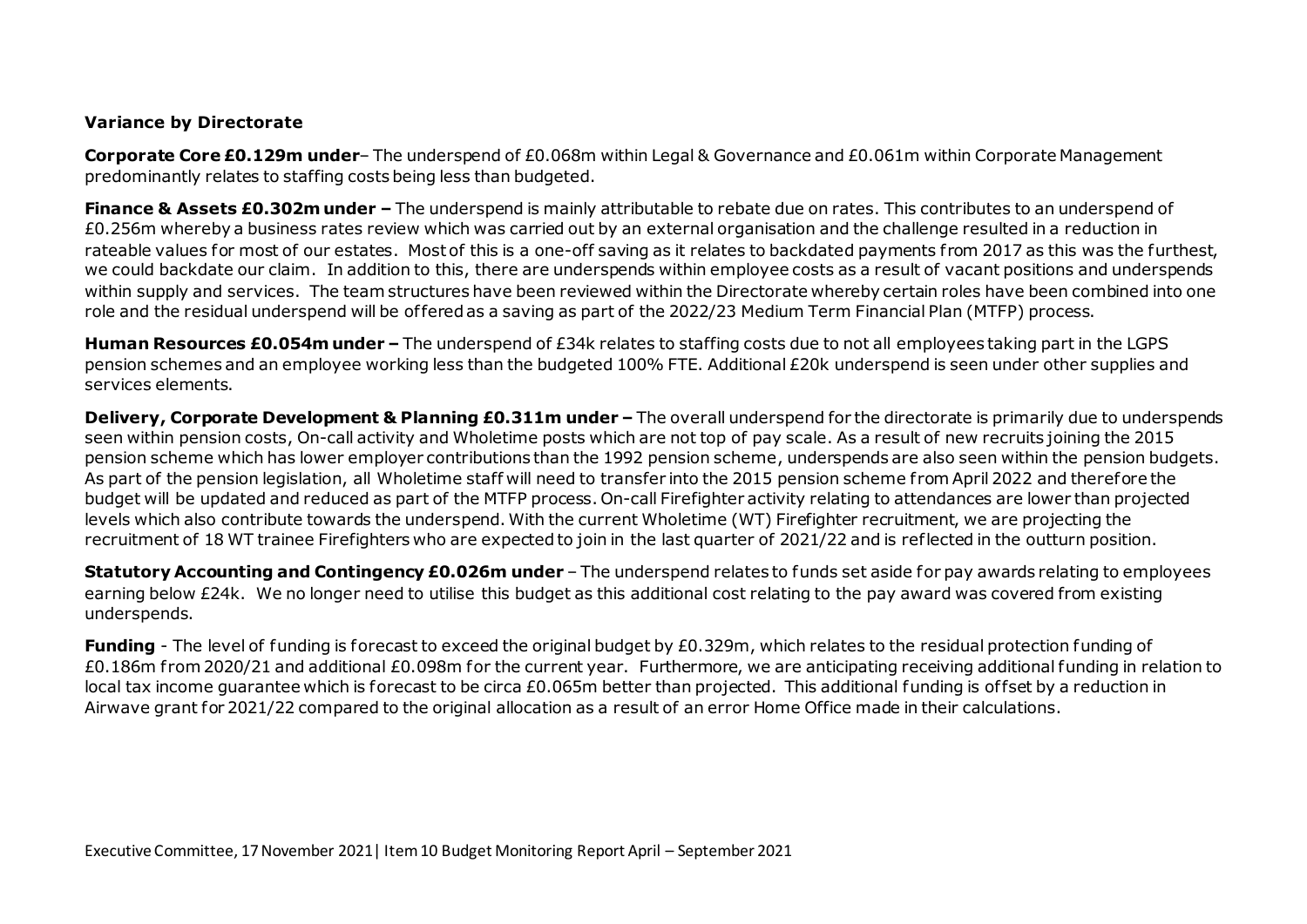#### **2**. **Direct Employee Variances**

**Table 2** shows the breakdown of all the favourable (-) and adverse (+) variances for each sub-heading within the direct employees subjective as at the 30 September 2021.

| <b>Subjective</b>  | <b>Salary (Including</b><br><b>Training costs)</b> | <b>Allowances</b><br>£ | <b>NI</b><br>£ | <b>Pension</b><br>£ | <b>Total</b><br>£ |
|--------------------|----------------------------------------------------|------------------------|----------------|---------------------|-------------------|
|                    |                                                    |                        |                |                     |                   |
| Wholetime          | 62,867                                             | $-43,601$              | 106,183        | $-269,766$          | $-144,317$        |
| On-Call            | 45,437                                             | $-212,787$             | 30,015         | $-28,624$           | $-165,959$        |
| Support            | $-172,591$                                         | $-620$                 | $-21,359$      | $-77,026$           | $-271,596$        |
| Technicians        | $-22,399$                                          |                        | $-4,349$       | $-5,763$            | $-32,511$         |
| Sessional          | $-11,510$                                          | 9,745                  | 1,370          |                     | $-395$            |
| Agency             | 34,441                                             |                        |                |                     | 34,441            |
| <b>Grand Total</b> | $-63,755$                                          | $-247,263$             | 111,860        | $-381,179$          | $-580,337$        |

**Wholetime** – The underspend of £0.144m predominantly within pensions, which relates to new recruits joining the 2015 scheme and replacing existing post holders who may have been on a 1992 scheme which have higher employer contributions. From April 2022, all Wholetime staff will be budgeted on the 2015 scheme as per the pension regulations.

**On Call** – Underspends predominantly seen within allowances which is based on activity/training in year.

**Support Staff** – There is a net underspend on support staff budgets across the directorates due to a delay in recruitment caused by the COVID-19 pandemic and restructures which have taken place in departments that have resulted in savings in establishment costs.

Agency Staff - Agency staff have been used to partly cover interim vacancies within support staff roles and this offsets the underspend on support staff.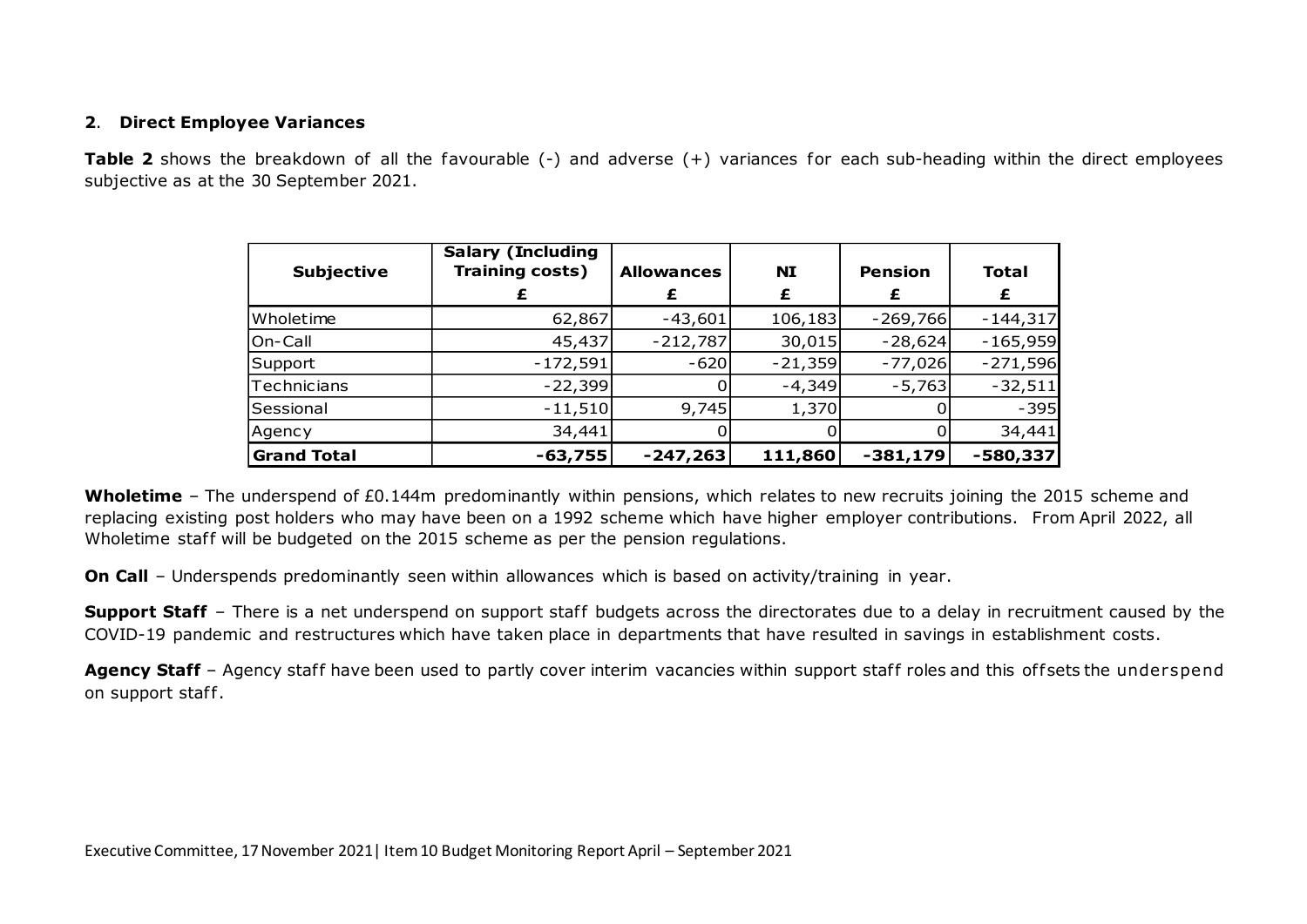#### **3. COVID-19 Spend Analysis**

#### **Table 3**

| <b>Subjective</b>     | 2020/21<br><b>Actuals</b><br>£ | 2021/22<br><b>Q2 Actuals</b><br>£ | <b>Total</b><br>£ |
|-----------------------|--------------------------------|-----------------------------------|-------------------|
| <b>Staffing Costs</b> | 471,615*                       | 135,974                           | 607,589           |
| Protective Equipment  | 115,277                        | 7,092                             | 122,369           |
| <b>Other Costs</b>    | 71,467                         | 5,314                             | 76,781            |
| <b>Total</b>          | 658,359                        | 148,380                           | 806,739           |

**\*** This figure includes all staffing expenditure incurred in relation to COVID-19 since the start of the pandemic (March 2020).

**Funding** - Central Government have allocated funding of £0.801m of which £0.090m was received in March 2020 and £0.710m over two tranches in 2020/21. This included a successful bid (of £0.034m) by the Authority in relation to a bid submitted in round two of the COVID-19 contingency fund. Table 3 provides a breakdown of the expenditure to date against the total grant funding of £0.801m.

**Staffing Costs** – All additional employee costs (operational and support staff) incurred as a result of the Pandemic. An example of this has been the use of bank staff to provide the operational resilience when members of staff have had to isolate.

**Protective Equipment** – All costs in relation to the purchase of personal protective equipment (PPE) to ensure the safety of all employees and providing employees with the appropriate PPE in order to carry out their roles safely. This also includes cleaning materials to be used for all brigade sites by employees/visitors for sanitising and disinfecting areas before and af ter they are used.

**Other Costs** – Predominantly costs relating to IT upgrades to allow meetings to take place online and costs relating to signage put up on all sites in relation to COVID-19.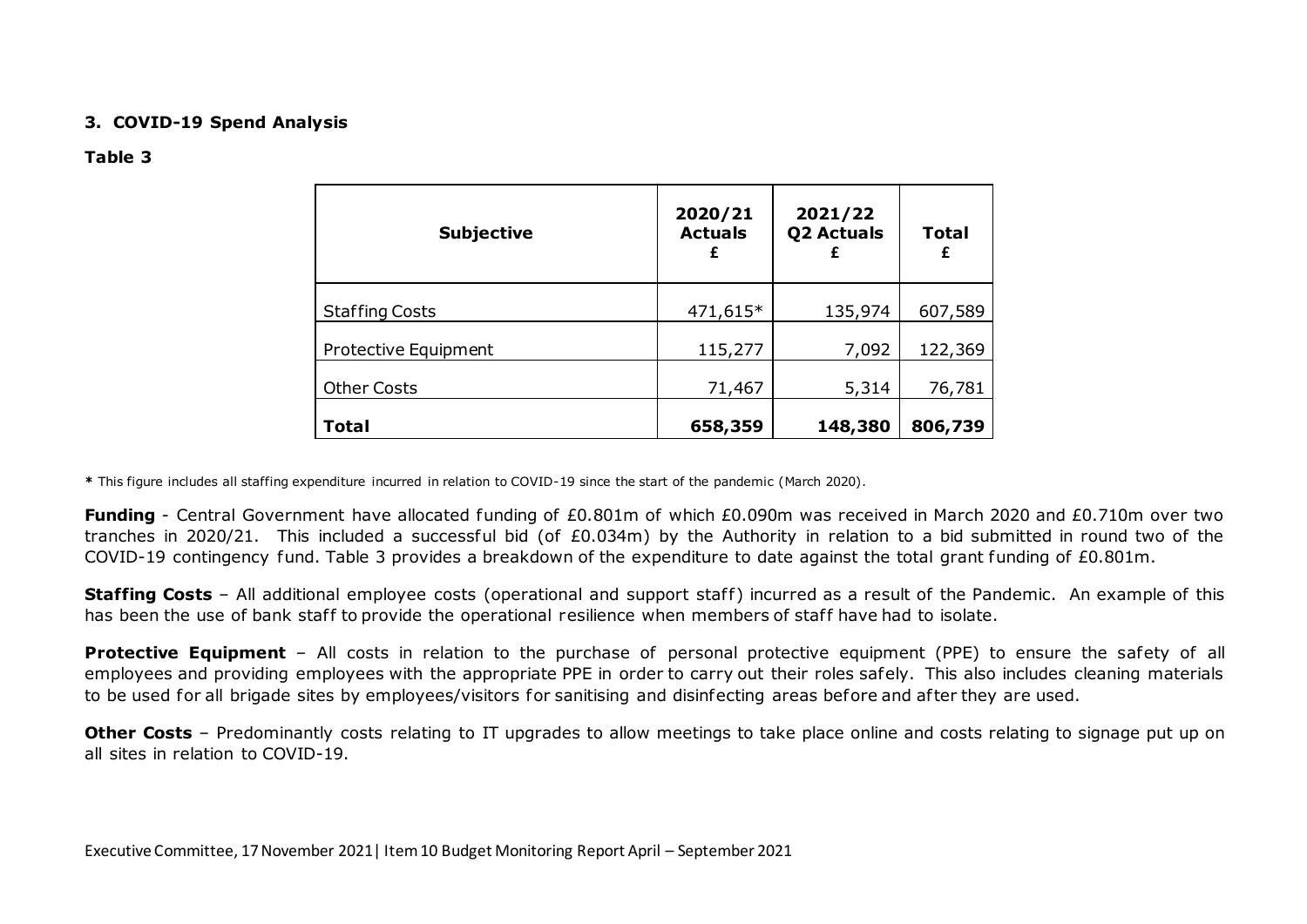#### **4. Funding**

**Table 4** details the budget and forecast outturn for each category of funding.

| <b>Funding</b>     | <b>Total Budget</b> | <b>Actual Year</b><br>to Date | Projected<br><b>Forecast</b> | Projected<br><b>Year End</b><br><b>Variance</b><br>£ |
|--------------------|---------------------|-------------------------------|------------------------------|------------------------------------------------------|
| Government Funding | $-3,544,210$        | $-2,193,988$                  | $-3,544,210$                 |                                                      |
| Specific Grants    | $-1,459,080$        | $-1,204,444$                  | $-1,707,291$                 | $-248,211$                                           |
| <b>NNDR</b>        | $-3,547,020$        | $-1,396,722$                  | $-3,628,260$                 | $-81,240$                                            |
| Top-up Grant       | $-1,936,750$        | $-1,459,658$                  | $-1,936,750$                 |                                                      |
| Precept            | $-20,677,140$       | $-10,359,514$                 | $-20,677,145$                | -5                                                   |
| Use of Reserves    | $-1,113,000$        |                               | $\Omega$                     | 1,113,000                                            |
| <b>Grand Total</b> | $-32,277,200$       | $-16,614,325$                 | $-31,493,656$                | 783,544                                              |

The funding is currently projecting £0.329m above the budgeted level; £0.186m relates to the residual balance of Protection funding (£0.246m) received in 2020/21 which is forecast to be spent or committed by March 2022 as per the conditions of the grant as well as additional Protection funding of £0.098m received during 2021/22. Furthermore, due to the COVID-19 Pandemic, the government introduced a local tax income guarantee which will compensate local authorities for 75% of irrecoverable losses in council tax and business rates income in respect of 2020- 21. Based on the first payment received, we are anticipating the level of compensation to be better than projected by circa £0.065m. This additional funding is offset by a reduction in Airwaye grant for 2021/22 compared to the original allocation as a result of an error Home Office made in their calculations. Therefore, the forecast for Airwave has been reduced to reflect this.

Due to the underspends seen in the expenditure budget and increased funding shown above, we will no longer need to utilise the £1.113m use of reserves and based on current projections, there will be a nil transfer from reserves. We anticipate this figure to fluctuate throughout the financial year subject to actual activity, but we will monitor this closely to ensure the use of reserves is minimised and offset against any underspends identified in the expenditure.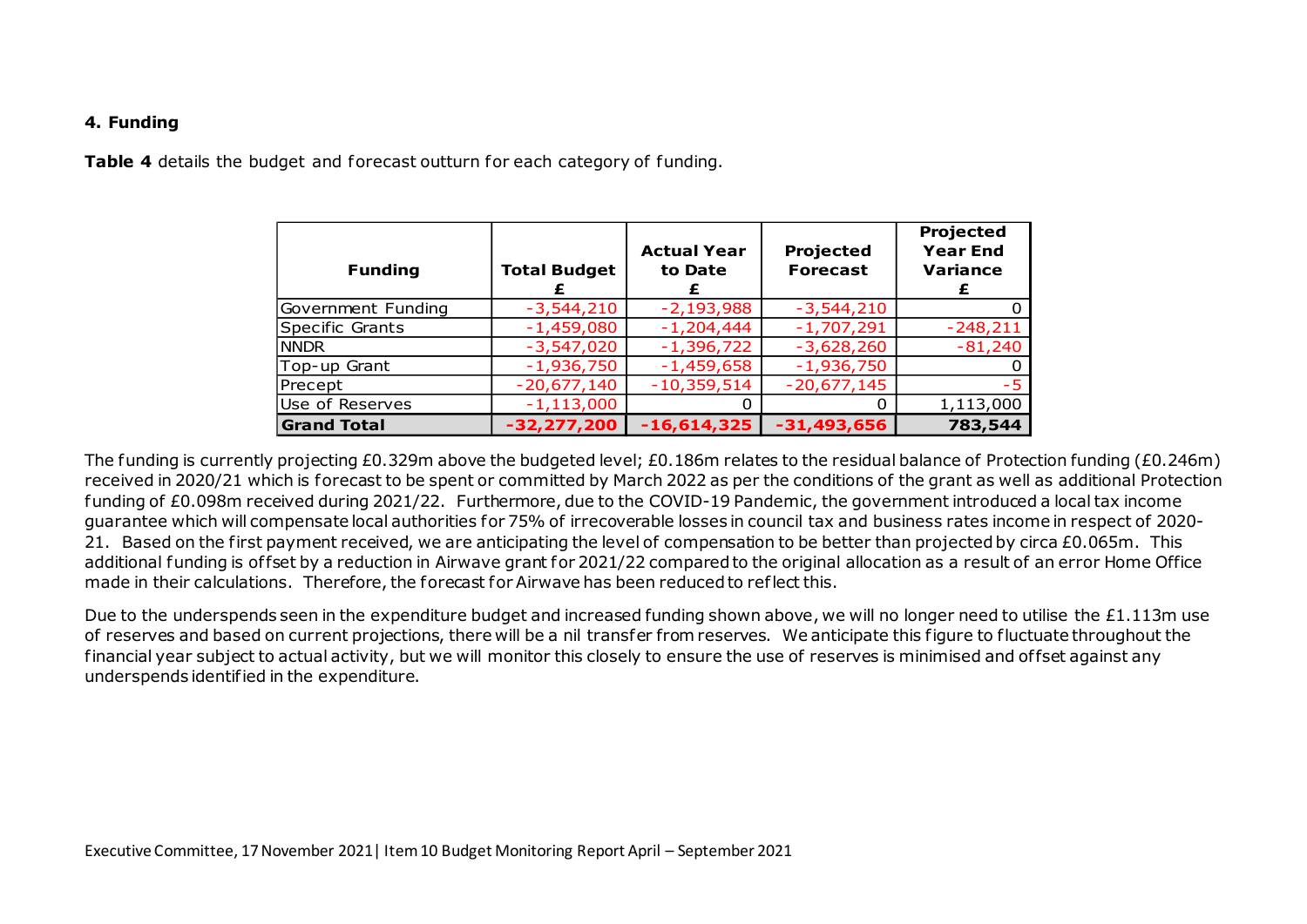# **5. Capital Monitoring**

# **Capital Forecast**

The capital programme for 2021/22 is £2.402m, including £0.472m from 2020/21 carry forward capital projects, less £0.050m in-year movement.

|                                              | Original                 | Carry                      | In-Year                     | <b>Revised</b>           | <b>Actuals</b>         |              |                                      | Projected                          |
|----------------------------------------------|--------------------------|----------------------------|-----------------------------|--------------------------|------------------------|--------------|--------------------------------------|------------------------------------|
| <b>Project Name</b>                          | <b>Budget</b><br>2021/22 | <b>Forwards</b><br>2020/21 | <b>Movements</b><br>2021/22 | <b>Budget</b><br>2021/22 | <b>Year to</b><br>Date | Slippage     | <b>Provisional</b><br><b>Outturn</b> | <b>Year End</b><br><b>Variance</b> |
|                                              |                          | £                          |                             |                          | £                      | £            |                                      | £                                  |
| Property                                     | 500,000                  | 121,000                    | $-50,000$                   | 571,000                  | 36,065                 | 0            | 571,000                              |                                    |
| Property Review                              | 0                        |                            | 0                           | 0                        | 209,153                | 0            | 560,000                              | 560,000                            |
| <b>Total Property Portfolio</b>              | 500,000                  | 121,000                    | $-50,000$                   | 571,000                  | 245,217                | $\mathbf 0$  | 1,131,000                            | 560,000                            |
| Hydraulic Equipment                          | 65,000                   | 10,000                     |                             | 75,000                   |                        |              | 75,000                               | 0                                  |
| <b>Operational Equipment</b>                 | 90,000                   | 25,000                     | $\Omega$                    | 115,000                  | 37,265                 | 0            | 115,000                              | $\Omega$                           |
| Operational Red Fleet Vehicles               | 750,000                  | 310,500                    | 0                           | 1,060,500                | 243,530                | 535,500      | 525,000                              | 0                                  |
| <b>Total Fire Appliances &amp; Equipment</b> | 905,000                  | 345,500                    | $\mathbf 0$                 | 1,250,500                | 280,795                | 535,500      | 715,000                              | $\mathbf 0$                        |
| <b>ICT</b>                                   | 575,000                  | 5,000                      | $\Omega$                    | 580,000                  | 27,509                 | $\Omega$     | 580,000                              | $\Omega$                           |
| <b>Total Support</b>                         | 575,000                  | 5,000                      | 0                           | 580,000                  | 27,509                 | $\mathbf{O}$ | 580,000                              | $\mathbf 0$                        |
| <b>Grand Total</b>                           | 1,980,000                | 471,500                    | $-50,000$                   | 2,401,500                | 553,521                | 535,500      | 2,426,000                            | 560,000                            |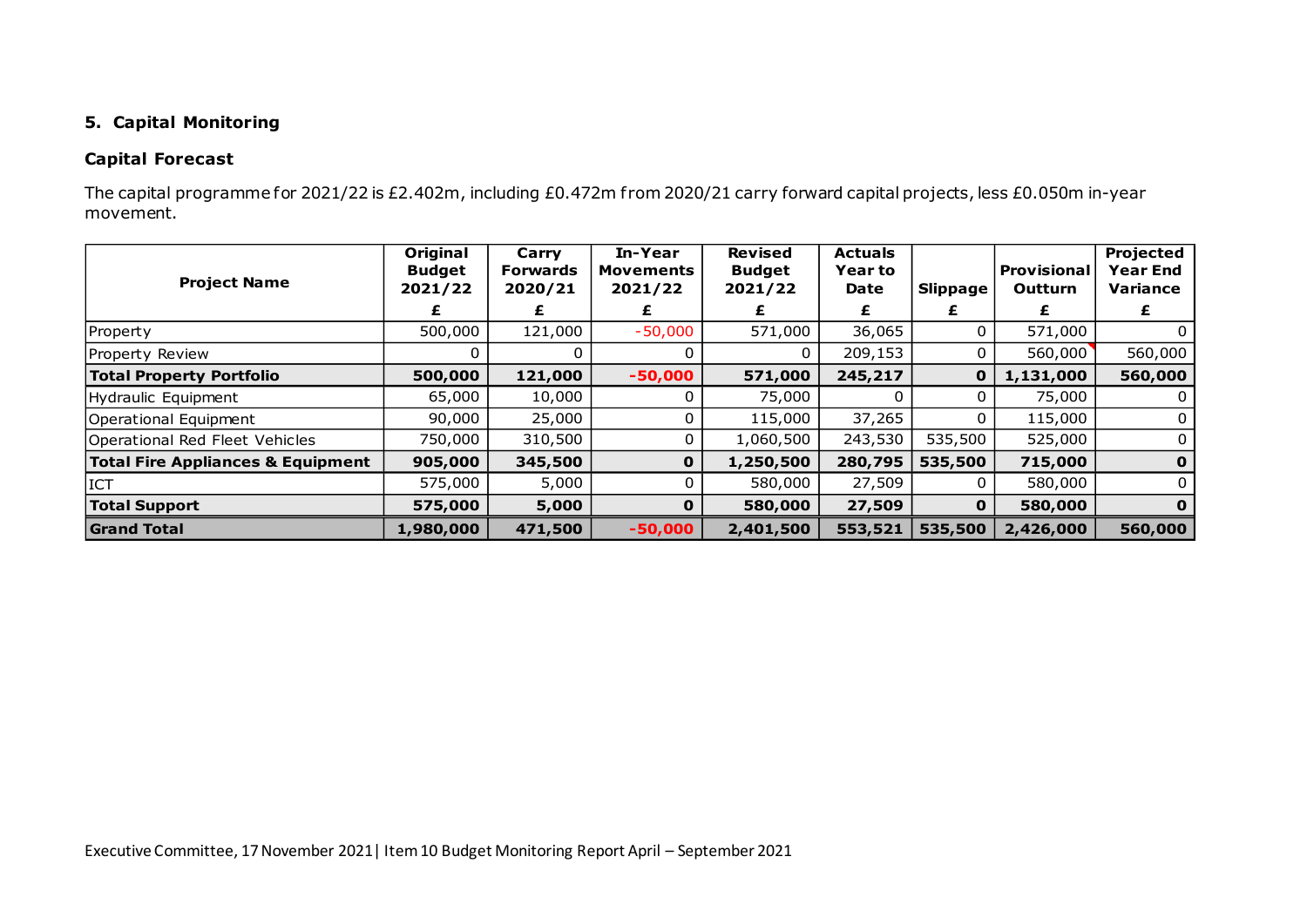# **Capital Funding**

The capital programme will be funded as follows:

| <b>Funding</b>                     | <b>Balance at 1</b><br><b>April 2021</b><br>£000 | <b>Estimated</b><br>Transfers (in)<br>£000 | <b>Estimated</b><br><b>Transfers Out</b><br>£000 | <b>Estimated</b><br><b>Balance at 31</b><br><b>March 2022</b><br>£000 |
|------------------------------------|--------------------------------------------------|--------------------------------------------|--------------------------------------------------|-----------------------------------------------------------------------|
| Revenue Contribution to Capital    | $-2,611$                                         | $-1,734$                                   | 790                                              | $-3,555$                                                              |
| <b>Other Capital Contributions</b> |                                                  | -41                                        | 41                                               |                                                                       |
| <b>Total Capital Reserves</b>      | $-2,611$                                         | $-1.775$                                   | 831                                              | -3,555                                                                |

# **Property Portfolio**

Property Portfolio has a capital budget of £0.571m for 2021/22, which includes carry forward budget from 2020/21 of £0.121m, less in-year movement of £0.050m. The capital funds will be utilised to carry out planned capital projected as agreed at Business Transformation Board, which included £0.050m to be transferred to revenue to support the completion of non-capital works following recent station audits and fire risk assessment. The carry forward budget of £0.121m relates to a number of planned capital investments that were delayed due to COVID-19 pandemic and will now be completed during 2021/22.

The West Ashland build is now complete, and the final account have been agreed. The final payments for the build including retention fees on the project are reflected in the forecast. The Authority will also be looking to recover some of the increased costs from the professional design team. The forecast variance for West Ashland total project costs is expected to be offset by additional capital receipts and contributions which will result in a net variance of circa £1m against the forecast expenditure and risks previously reported to Executive Committee for the Blue Light Hub project.

# **Fire Appliances & Equipment**

Fire Appliances & Equipment has a capital budget of £1.251m for 2021/22, which includes carry forward budget from 2020/21 of £0.346m. The majority of the capital funds will be utilised to purchase red fleet appliances and to purchase operational equipment for these appliances in line with the fleet strategy. The carry forward budget of £0.346m relates to delays in the delivery of the two 2020/21 fire appliances and equipment due to COVID-19 pandemic which will now be delivered during quarter 3 of 2021/22. A slippage of £0.536m has been forecast due to delays in the delivery of the 2021/22 fire appliances, which are expected to be delivered in quarter 1 of 2022/23.